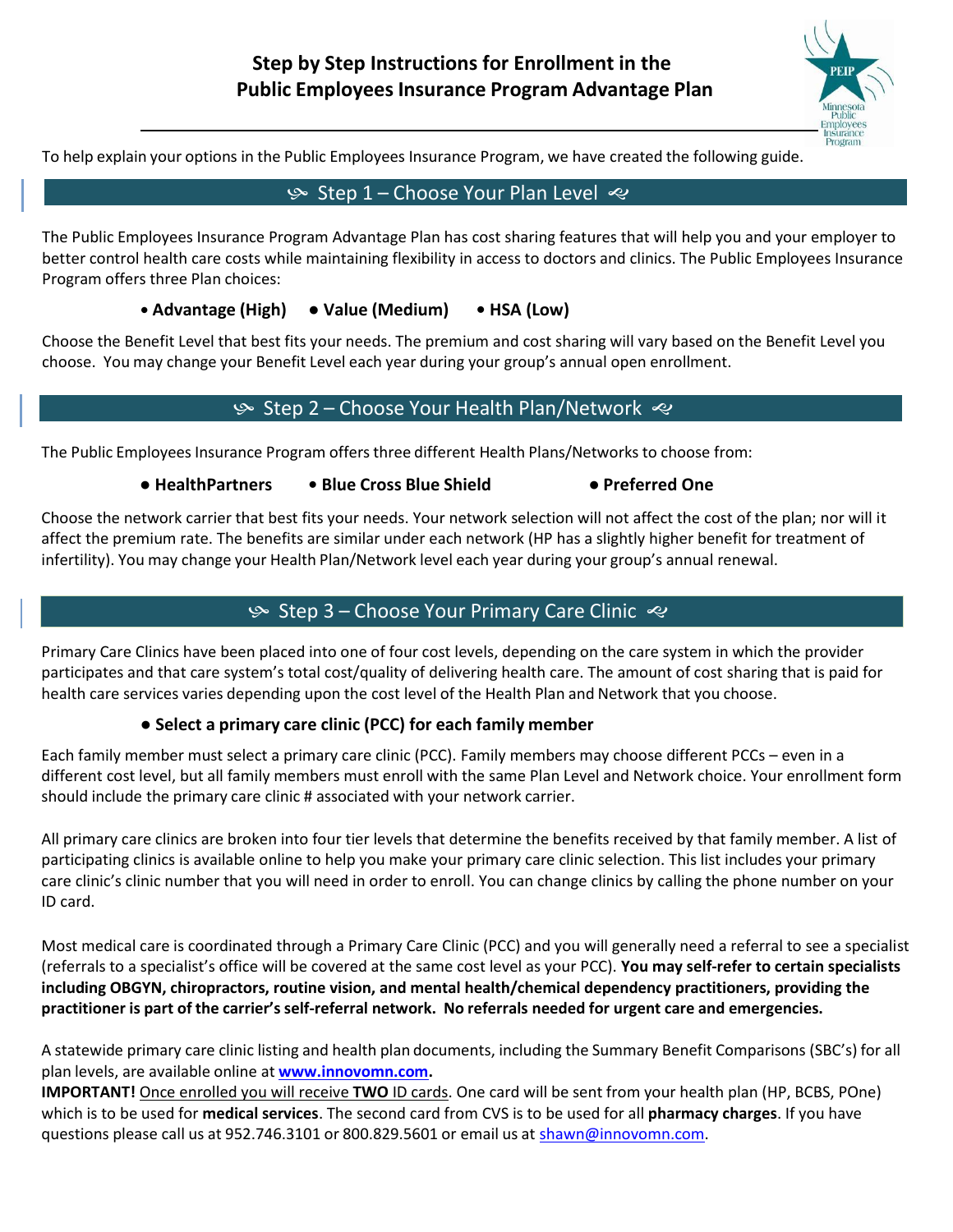# *Minnesota Public Employees Insurance Program (PEIP) Advantage Health Plan 2022 - 2023 Benefits Schedule*

| rafanaza Haann I ian 2022 - 2023 Denejus Scheaue                                 |                                          |                                                   |                                                   |                                                   |
|----------------------------------------------------------------------------------|------------------------------------------|---------------------------------------------------|---------------------------------------------------|---------------------------------------------------|
| <b>Benefit Provision</b><br>A. Preventive Care Services                          | Cost Level 1 - You Pay                   | Cost Level 2 - You Pay                            | Cost Level 3 - You Pay                            | Cost Level 4 - You Pay                            |
| • Routine medical exams, cancer screening                                        |                                          |                                                   |                                                   |                                                   |
| • Child health preventive services, routine                                      |                                          |                                                   |                                                   |                                                   |
| immunizations                                                                    | Nothing                                  | Nothing                                           | Nothing                                           | Nothing                                           |
| • Prenatal and postnatal care and exams                                          |                                          |                                                   |                                                   |                                                   |
| • Adult immunizations                                                            |                                          |                                                   |                                                   |                                                   |
| • Routine eye and hearing exams                                                  |                                          |                                                   |                                                   |                                                   |
| B. Annual First Dollar Deductible*                                               | \$250 / 500                              | \$400 / 800                                       | \$750 / 1,500                                     | \$1,500 / 3,000                                   |
| (single/family)                                                                  |                                          |                                                   |                                                   |                                                   |
| C. Office visits for Illness/Injury, for Outpatient                              |                                          |                                                   |                                                   |                                                   |
| Physical, Occupational or Speech Therapy,                                        |                                          |                                                   |                                                   |                                                   |
| and Urgent Care<br>• Outpatient visits in a physician's office                   | \$30 copay per visit                     |                                                   |                                                   |                                                   |
| • Chiropractic services                                                          | annual deductible applies                | \$35 copay per visit<br>annual deductible applies | \$65 copay per visit<br>annual deductible applies | \$85 copay per visit<br>annual deductible applies |
| • Outpatient mental health and chemical                                          |                                          |                                                   |                                                   |                                                   |
| dependency                                                                       |                                          |                                                   |                                                   |                                                   |
| • Urgent Care clinic visits (in & out of network)                                |                                          |                                                   |                                                   |                                                   |
| D. Network Convenience Clinics & Online Care                                     | Nothing                                  | Nothing                                           | Nothing                                           | Nothing                                           |
| E. Emergency Care (in or out of network)                                         | \$100 copay                              | \$125 copay                                       | \$150 copay                                       | \$350 copay                                       |
| • Emergency care received in a hospital                                          | not subject to deductible                | not subject to deductible                         | not subject to deductible                         | not subject to deductible                         |
| emergency room                                                                   |                                          |                                                   |                                                   |                                                   |
| F. Inpatient Hospital Copay                                                      | \$100 copay<br>annual deductible applies | $$200$ copay<br>annual deductible applies         | $$500$ copay<br>annual deductible applies         | 25% coinsurance<br>annual deductible applies      |
| G. Outpatient Surgery Copay                                                      | \$60 copay                               | $$120$ copay                                      | $$250$ copay                                      | 25% coinsurance                                   |
|                                                                                  | annual deductible applies                | annual deductible applies                         | annual deductible applies                         | annual deductible applies                         |
| H. Hospice and Skilled Nursing Facility                                          | Nothing                                  | Nothing                                           | Nothing                                           | Nothing                                           |
| I. Prosthetics and Durable Medical                                               |                                          |                                                   |                                                   | 25% coinsurance                                   |
| Equipment                                                                        | 20% coinsurance                          | 20% coinsurance                                   | 20% coinsurance                                   | annual deductible applies                         |
| J. Lab (including allergy shots), Pathology,                                     |                                          |                                                   |                                                   |                                                   |
| and X-ray (not included as part of preventive                                    | 10% coinsurance                          | 10% coinsurance                                   | 20% coinsurance                                   | 25% coinsurance                                   |
| care and not subject to office visit or facility                                 | annual deductible applies                | annual deductible applies                         | annual deductible applies                         | annual deductible applies                         |
| copayments)                                                                      |                                          |                                                   |                                                   |                                                   |
| K. MRI/CT Scans                                                                  | 10% coinsurance                          | 15% coinsurance                                   | 25% coinsurance                                   | 30% coinsurance                                   |
|                                                                                  | annual deductible applies                | annual deductible applies                         | annual deductible applies                         | annual deductible applies                         |
| L. Other expenses not covered in $A - K$<br>above, including but not limited to: |                                          |                                                   |                                                   |                                                   |
| • Ambulance                                                                      |                                          |                                                   |                                                   |                                                   |
| <b>Home Health Care</b>                                                          |                                          |                                                   |                                                   |                                                   |
| <b>Outpatient Hospital Services (non-surgical)</b>                               | 5% coinsurance                           | 5% coinsurance                                    | 20% coinsurance                                   | 25% coinsurance                                   |
| • Radiation/chemotherapy                                                         | annual deductible applies                | annual deductible applies                         | annual deductible applies                         | annual deductible applies                         |
| • Dialysis<br>• Day treatment for mental health and                              |                                          |                                                   |                                                   |                                                   |
| chemical dependency                                                              |                                          |                                                   |                                                   |                                                   |
| • Other diagnostic or treatment related                                          |                                          |                                                   |                                                   |                                                   |
| outpatient services                                                              |                                          |                                                   |                                                   |                                                   |
| <b>M. Prescription Drugs</b>                                                     | \$18 tier one                            | \$18 tier one                                     | \$18 tier one                                     | \$18 tier one                                     |
| 30-day supply of Tier 1, Tier 2, or Tier 3                                       | \$30 tier two                            | \$30 tier two                                     | \$30 tier two                                     | \$30 tier two                                     |
| prescription drugs, including insulin; or a                                      | \$55 tier three                          | \$55 tier three                                   | \$55 tier three                                   | \$55 tier three                                   |
| 3-cycle supply of oral contraceptives.                                           |                                          |                                                   |                                                   |                                                   |
| N. Plan Maximum Out-of-Pocket Expense for                                        |                                          |                                                   |                                                   |                                                   |
| Prescription Drugs (excludes PKU & Infertility)                                  | \$1,050 / 2,100                          | \$1,050 / 2,100                                   | \$1,050 / 2,100                                   | \$1,050 / 2,100                                   |
| (single/family)<br>O. Plan Maximum Out-of-Pocket Expense                         |                                          |                                                   |                                                   |                                                   |
| (excluding prescription drugs) (single/family)                                   | \$1,700 / 3,400                          | \$1,700 / 3,400                                   | \$2,400 / 4,800                                   | \$3,600 / 7,200                                   |
|                                                                                  |                                          |                                                   |                                                   |                                                   |

Emergency care or urgent care at a hospital emergency room or urgent care center out of the plan's service area or out of network is covered as described in sections C and E above.

*This chart applies only to in-network coverage. Point of Service coverage is available only to members whose permanent residence is outside both the State of Minnesota and the* Advantage Plan's service area. This category includes employees temporarily residing outside Minnesota on temporary assignment or paid leave [including sabbatical leaves] and college students. It is also available to dependent children and spouses permanently residing outside the service area. Members enrolled in this category pay a \$350 single *or \$700 family deductible (separate and distinct from the deductibles listed in section B above) and 30% coinsurance that will apply to the out-of-pocket maximums described in* section O above. Members pay the drug copayment described at section M above to the out-of-pocket maximum described at section N. This benefit must be requested.

*The PEIP Advantage Plans offer a standard set of benefits regardless of the selected carrier. There are some differences in the way each carrier administers the benefits,* including the transplant benefits, in the referral and diagnosis coding patterns of primary care clinics, and in the definition of Allowed Amount.

\* *This Plan uses an embedded deductible: If any family member reaches the individual deductible then the deductible is satisfied for that family member. If any combination of family members reaches the family deductible, then the deductible is satisfied for the entire family.*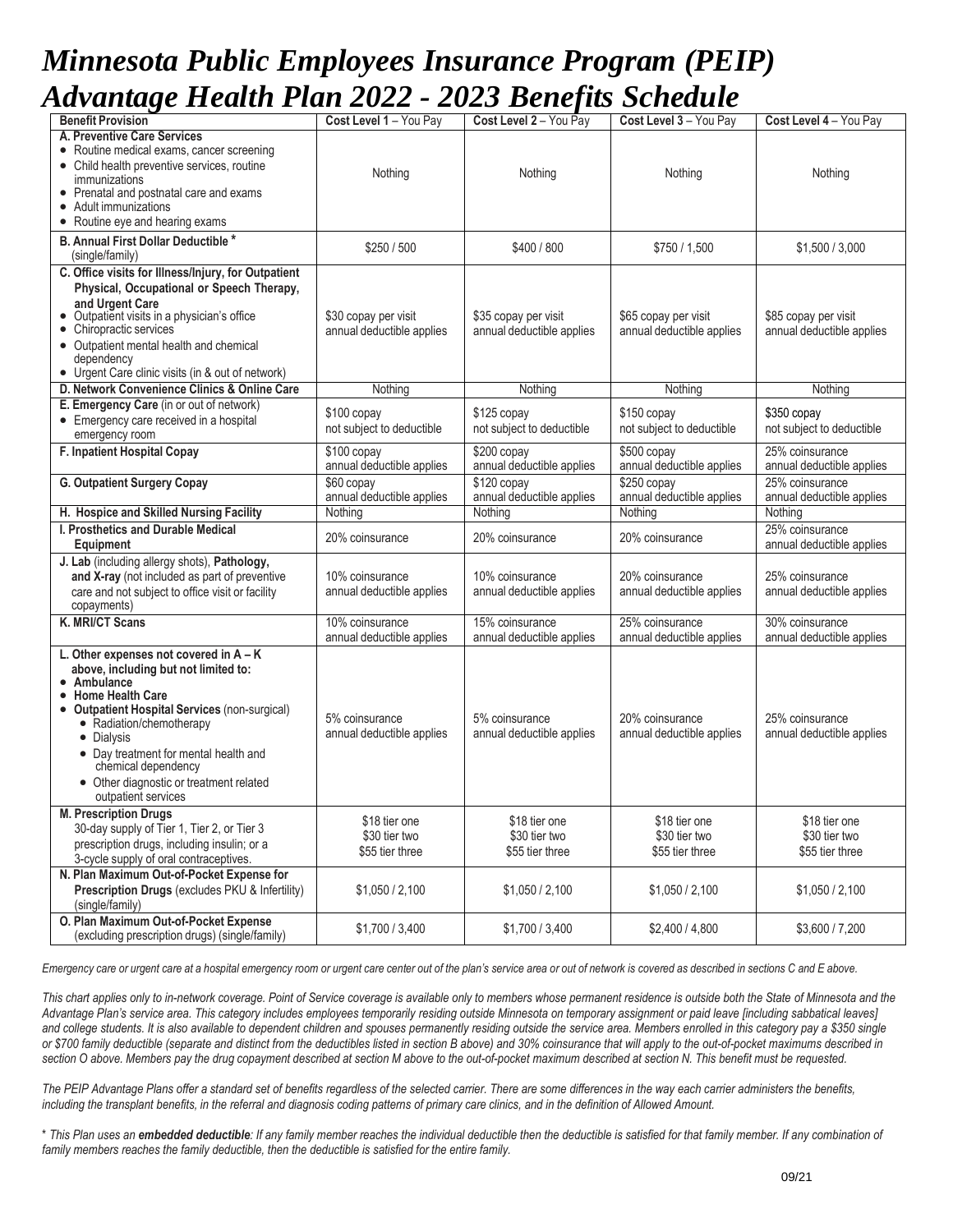# *Minnesota Public Employees Insurance Program (PEIP) Advantage Health Plan 2022 - 2023 Benefits Schedule*

## *Value Option*

| <b>Benefit Provision</b>                                                            | Cost Level 1 - You Pay                            | Cost Level 2 - You Pay                            | Cost Level 3 - You Pay                             | Cost Level 4 - You Pay                             |
|-------------------------------------------------------------------------------------|---------------------------------------------------|---------------------------------------------------|----------------------------------------------------|----------------------------------------------------|
| A. Preventive Care Services                                                         |                                                   |                                                   |                                                    |                                                    |
| • Routine medical exams, cancer screening                                           |                                                   |                                                   |                                                    |                                                    |
| • Child health preventive services, routine                                         | Nothing                                           | Nothing                                           | Nothing                                            | Nothing                                            |
| immunizations<br>• Prenatal and postnatal care and exams                            |                                                   |                                                   |                                                    |                                                    |
| • Adult immunizations                                                               |                                                   |                                                   |                                                    |                                                    |
| • Routine eye and hearing exams                                                     |                                                   |                                                   |                                                    |                                                    |
| B. Annual First Dollar Deductible*                                                  |                                                   |                                                   |                                                    |                                                    |
| (single/family)                                                                     | \$600/1,200                                       | \$850 / 1,700                                     | \$1,300 / 2,600                                    | \$2,100/4,200                                      |
| C. Office visits for Illness/Injury, for Outpatient                                 |                                                   |                                                   |                                                    |                                                    |
| Physical, Occupational or Speech Therapy,                                           |                                                   |                                                   |                                                    |                                                    |
| and Urgent Care                                                                     |                                                   |                                                   |                                                    |                                                    |
| • Outpatient visits in a physician's office<br>• Chiropractic services              | \$35 copay per visit<br>annual deductible applies | \$40 copay per visit<br>annual deductible applies | \$100 copay per visit<br>annual deductible applies | \$125 copay per visit<br>annual deductible applies |
| • Outpatient mental health and chemical                                             |                                                   |                                                   |                                                    |                                                    |
| dependency                                                                          |                                                   |                                                   |                                                    |                                                    |
| • Urgent Care clinic visits (in or out of network)                                  |                                                   |                                                   |                                                    |                                                    |
| D. Network Convenience Clinics and Online Care                                      | Nothing                                           | Nothing                                           | Nothing                                            | Nothing                                            |
| E. Emergency Care (in or out of network)                                            | $$225$ copay                                      | \$250 copay                                       | \$275 copay                                        | \$500 copay                                        |
| • Emergency care received in a hospital                                             | not subject to deductible                         | not subject to deductible                         | not subject to deductible                          | not subject to deductible                          |
| emergency room<br>F. Inpatient Hospital Copay                                       | \$150 copay                                       | \$325 copay                                       | $$750$ copay                                       | 30% coinsurance                                    |
|                                                                                     | annual deductible applies                         | annual deductible applies                         | annual deductible applies                          | annual deductible applies                          |
| <b>G. Outpatient Surgery Copay</b>                                                  | $$100$ copay                                      | \$175 copay                                       | $$350$ copay                                       | 35% coinsurance                                    |
|                                                                                     | annual deductible applies                         | annual deductible applies                         | annual deductible applies                          | annual deductible applies                          |
| H. Hospice and Skilled Nursing Facility                                             | Nothing                                           | Nothing                                           | Nothing                                            | Nothing                                            |
| I. Prosthetics and Durable Medical                                                  | 20% coinsurance                                   | 20% coinsurance                                   | 25% coinsurance                                    | 35% coinsurance                                    |
| Equipment                                                                           |                                                   |                                                   |                                                    | annual deductible applies                          |
| J. Lab (including allergy shots), Pathology,                                        |                                                   |                                                   |                                                    |                                                    |
| and X-ray (not included as part of preventive                                       | 10% coinsurance                                   | 15% coinsurance                                   | 25% coinsurance                                    | 35% coinsurance                                    |
| care and not subject to office visit or facility<br>copayments)                     | annual deductible applies                         | annual deductible applies                         | annual deductible applies                          | annual deductible applies                          |
| K. MRI/CT Scans                                                                     | 10% coinsurance                                   | 15% coinsurance                                   | 25% coinsurance                                    | 35% coinsurance                                    |
|                                                                                     | annual deductible applies                         | annual deductible applies                         | annual deductible applies                          | annual deductible applies                          |
| L. Other expenses not covered in A - K                                              |                                                   |                                                   |                                                    |                                                    |
| above, including but not limited to:                                                |                                                   |                                                   |                                                    |                                                    |
| • Ambulance                                                                         |                                                   |                                                   |                                                    |                                                    |
| • Home Health Care<br>• Outpatient Hospital Services (non-surgical)                 |                                                   |                                                   |                                                    |                                                    |
| • Radiation/chemotherapy                                                            | 10% coinsurance                                   | 10% coinsurance                                   | 20% coinsurance                                    | 35% coinsurance                                    |
| • Dialysis                                                                          | annual deductible applies                         | annual deductible applies                         | annual deductible applies                          | annual deductible applies                          |
| • Day treatment for mental health and                                               |                                                   |                                                   |                                                    |                                                    |
| chemical dependency                                                                 |                                                   |                                                   |                                                    |                                                    |
| • Other diagnostic or treatment related<br>outpatient services                      |                                                   |                                                   |                                                    |                                                    |
| <b>M. Prescription Drugs</b>                                                        | \$25 tier one                                     | \$25 tier one                                     | \$25 tier one                                      | \$25 tier one                                      |
| 30-day supply of Tier 1, Tier 2, or Tier 3                                          | \$45 tier two                                     | \$45 tier two                                     | \$45 tier two                                      | \$45 tier two                                      |
| prescription drugs, including insulin; or a                                         | \$70 tier three                                   | \$70 tier three                                   | \$70 tier three                                    | \$70 tier three                                    |
| 3-cycle supply of oral contraceptives.<br>N. Plan Maximum Out-of-Pocket Expense for |                                                   |                                                   |                                                    |                                                    |
| Prescription Drugs (excludes PKU & Infertility)                                     | \$1,250 / 2,500                                   | \$1,250/2,500                                     | \$1,250/2,500                                      | \$1,250/2,500                                      |
| (single/family)                                                                     |                                                   |                                                   |                                                    |                                                    |
| O. Plan Maximum Out-of-Pocket Expense                                               |                                                   |                                                   |                                                    |                                                    |
| (excluding prescription drugs) (single/family)                                      | \$2,600 / 5,200                                   | \$2,600 / 5,200                                   | \$3,800 / 7,600                                    | \$4,800 / 9,600                                    |

Emergency care or urgent care at a hospital emergency room or urgent care center out of the plan's service area or out of network is covered as described in sections C and E above.

This chart applies only to in-network coverage. Point of Service coverage is available only to members whose permanent residence is outside both the State of Minnesota and the *Advantage Plan's service area. This category includes employees temporarily residing outside Minnesota on temporary assignment or paid leave [including sabbatical leaves] and college* students. It is also available to dependent children and spouses permanently residing outside the service area. Members enrolled in this category pay a \$350 single or \$700 family deductible *(separate and distinct from the deductibles listed in section B above) and 30% coinsurance that will apply to the out-of-pocket maximums described in section O above. Members pay the* drug copayment described at section M above to the out-of-pocket maximum described at section N. This benefit must be requested.

*The PEIP Advantage Plans offer a standard set of benefits regardless of the selected carrier. There are some differences in the way each carrier administers the benefits, including the* transplant benefits, in the referral and diagnosis coding patterns of primary care clinics, and in the definition of Allowed Amount.

\* *This Plan uses an embedded deductible: If any family member reaches the individual deductible then the deductible is satisfied for that family member. If any combination of family members reaches the family deductible, then the deductible is satisfied for the entire family.*